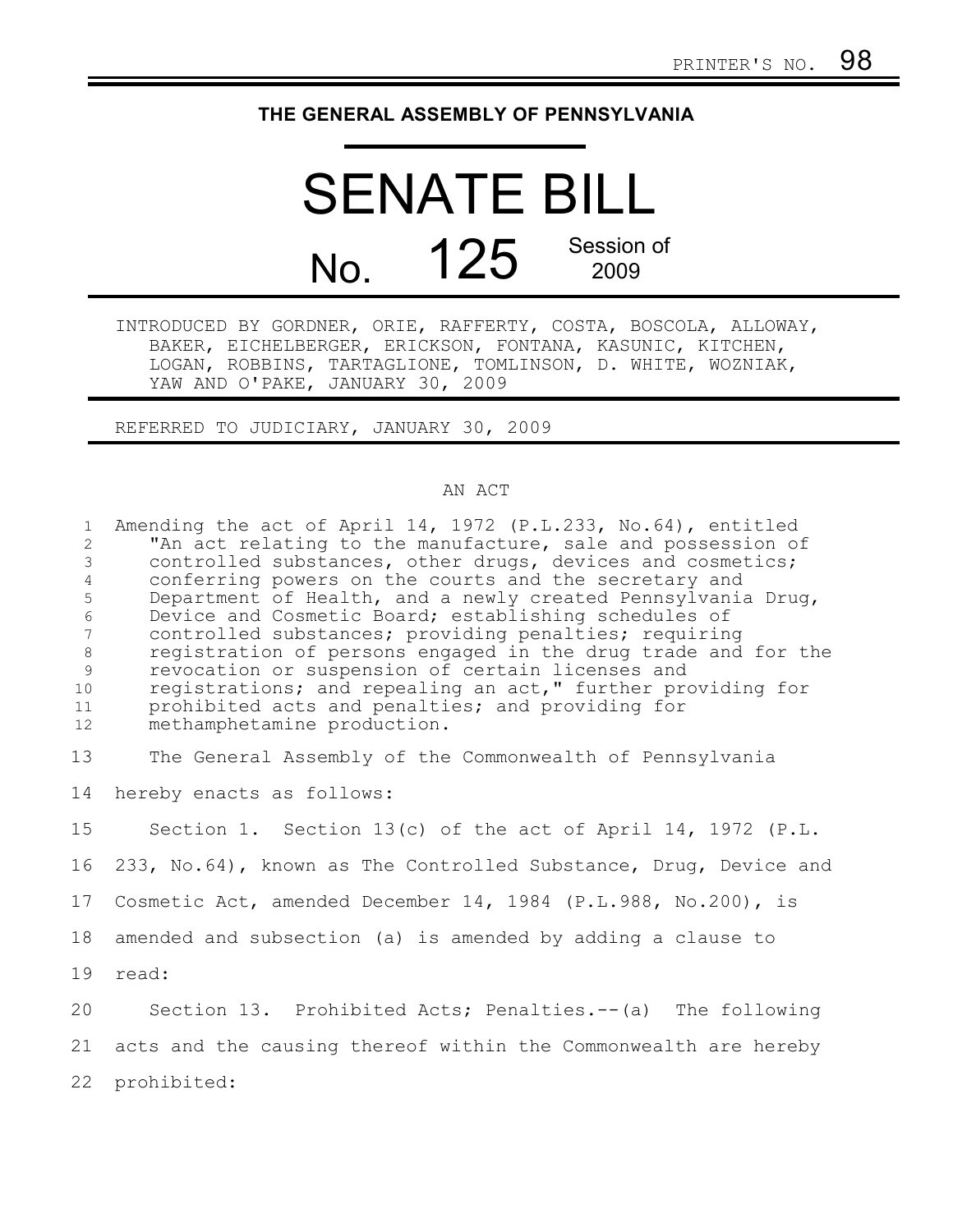\* \* \* 1

(39) The knowing possession of ephedrine, pseudoephedrine, phenylpropanolamine or a product containing ephedrine, 2 3

pseudoephedrine, phenylpropanolamine, or any of their salts, 4

optical isomers or salts of optical isomers with the intent to manufacture methamphetamine. 5 6

\* \* \* 7

(c) Any person who violates the provisions of clauses (21), (22) [and  $(24)$ ],  $(24)$  and  $(39)$  of subsection (a) shall be guilty of a misdemeanor, and shall, on conviction thereof, be punished only as follows: 8 9 10 11

(1) Upon conviction of the first such offense, he shall be sentenced to imprisonment not exceeding six months, or to pay a fine not exceeding ten thousand dollars (\$10,000), or both. 12 13 14

(2) Upon conviction of the second and subsequent offense, he shall be sentenced to imprisonment not exceeding two years, or to pay a fine not exceeding twenty-five thousand dollars (\$25,000), or both. 15 16 17 18

\* \* \* 19

Section 2. The act is amended by adding a section to read: Section 13.3. Methamphetamine Production.--(a) Proof that a person had in his possession more than 40 grams or 15 packages 20 21 22

of any drug containing ephedrine, pseudoephedrine, 23

phenylpropanolamine, or any of their salts, optical isomers or 24

salts of optical isomers as an active ingredient shall give rise 25

to a rebuttable presumption that the person acted with intent to 26

manufacture methamphetamine. 27

(b) Proof that a person had in his possession any amount of ephedrine, pseudoephedrine, phenylpropanolamine, or any of their salts, optical isomers or salts of optical isomers as an active 28 29 30

20090SB0125PN0098 - 2 -